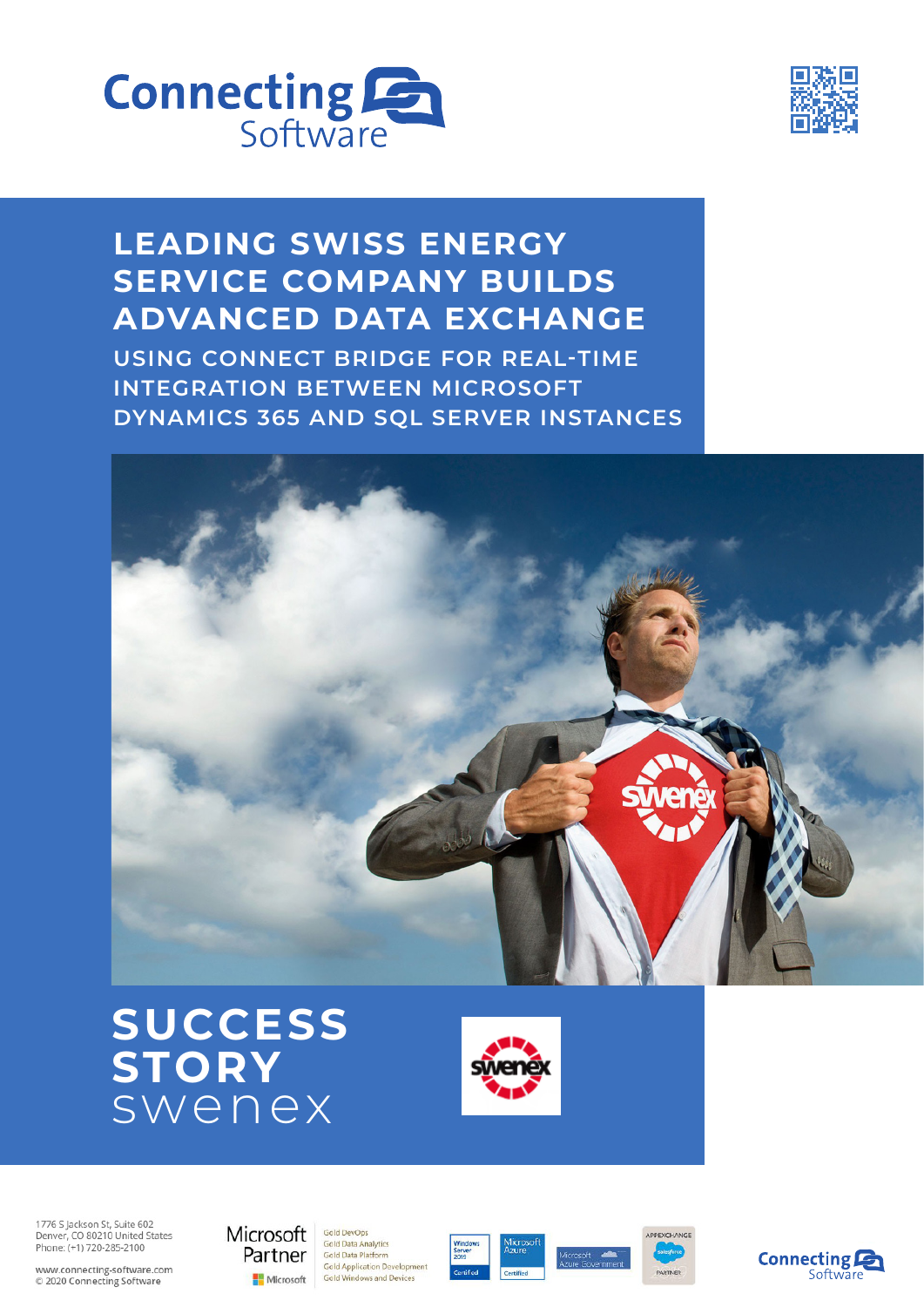

Kriens, Switzerland



**Activity** Energy Service Provider



**Products and Services** Connect Bridge Plataform



## *Connect Bridge works like a Swiss watch. We haven't had any issues since the launch*

– Alexander Zehnder, CTO at swenex – swiss energy exchange Ltd

Renewable energy has always been a challenging and exciting business. But managing and predicting photovoltaic production on 4600 installations – sounds especially demanding, right?

A Swiss-based company swenex (that's right, with lowercase "s") is a leading energy service provider in Switzerland for end consumers in the field of ongoing energy management. It represents the interests of customers in dealings with energy providers and transmission grid operators. To organize smooth and efficient data exchange between software, swenex has applied the Connect Bridge integration platform by Connecting Software. We have asked Mr. Alexander Zehnder, the Chief Technical Officer at swenex, about their experience with the integration platform so far.

## **How the system works**

"The data exchange happens between an SQL server on Azure, an XRM (an extended CRM, in our case Microsoft Dynamics) and another SQL server on a virtual machine. The Connect Bridge platform is a central communication point between the systems", says Alexander Zehnder. On the Azure side, swenex predicts photo voltaic production for 4600 solar energy installations around Switzerland. One value per 15 minutes is produced based on temperature, location, solar radiation, the angle of sunlight, the angle of PV-installation, performance ratio of the PV, etc.

The Azure server communicates these data to the XRM, which, in its side, provides static information about the location and ownership of a photovoltaic plant, its maintenance if needed, etc.

The predictions also travel to the SQL server and get published on Swissgrid, a Swiss transmission grid operator whose main function is providing energy and making sure there is no blackout in the country.

At the moment, swenex is proud with their prediction accuracy – 96% which is impressive -ve taking into account all the weather-related variables.

"We now sell renewable energy which will be produced only in two years. If we sell more than we produce, we will need to pay penalties. So the forecasts need to be as certain as possible",

**Connecting Software KG** Handelskai 340/5 1020 Vienna, Austria www.connceting-software.com © 2020 Connecting Software



**Gold DevOps Gold Data Analytics** Gold Data Platform **Gold Application Developmen** Gold Windows and Devices





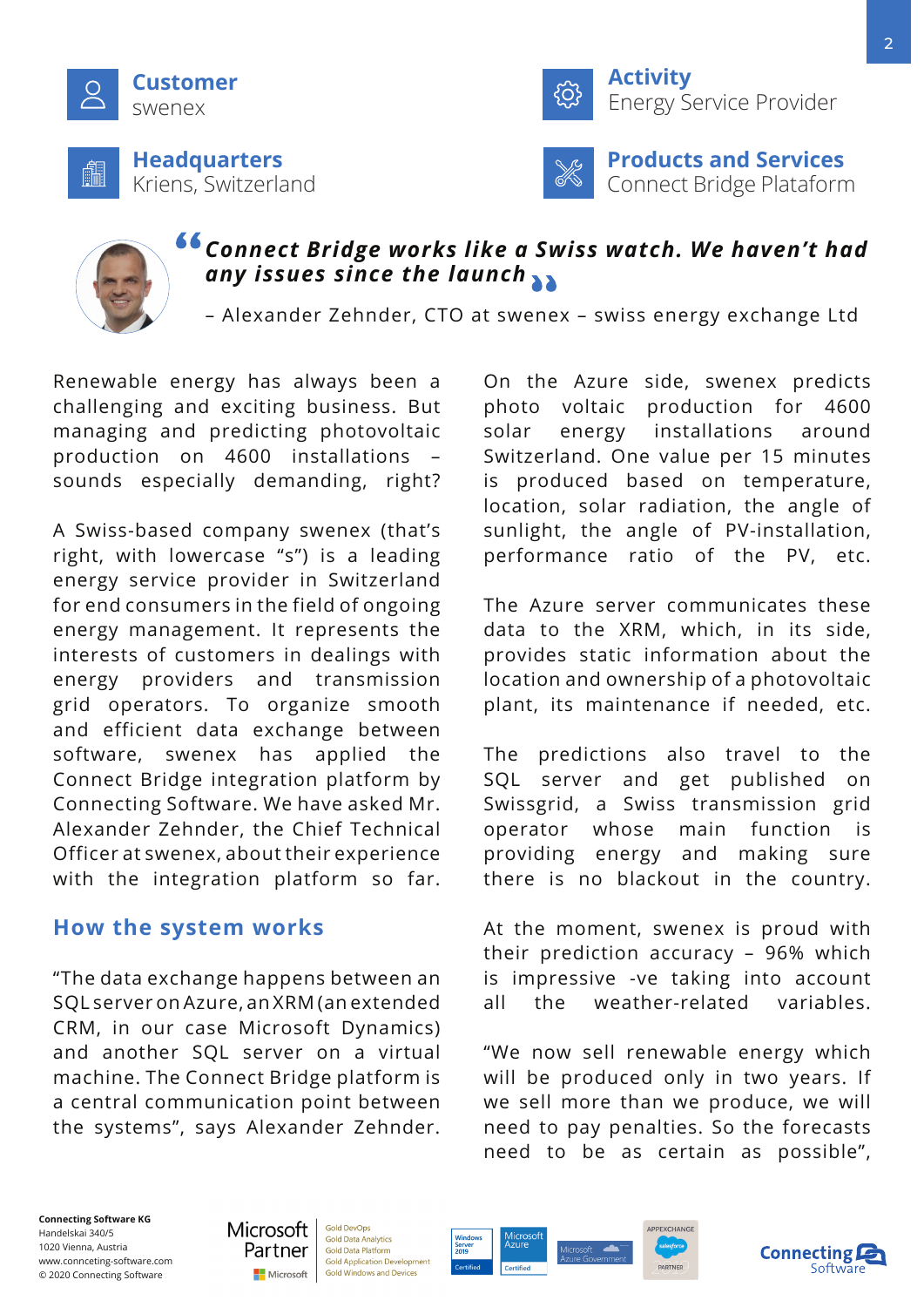says the swenex representative.

In the nearest future, the current data exchange system will get even more complicated: with an Oracle database for Energy Data Management and Microsoft Dynamics 365 Business Central. It means, the Connect Bridge platform will have more work to do.

### **How the integration platform was chosen**

We asked the CTO how the data exchange system worked before using the Connect Bridge platform.

"It didn't", he replied. As Alexander Zehnder explains, the system architecture was designed in July 2018 with the intention to use an integration platform from the very beginning. After research and evaluation, the choice was made in favor of Connect Bridge, and the whole system was launched on 1 January 2019.

"I had met Thomas Berndorfer (Connecting Software's CEO and Founder) at a Microsoft World Partner Conference in Washington a while ago. Since then, we were connected via LinkedIn. In his updates I saw that their integration platform started providing connectivity to Microsoft Dynamics online. I thought: this is the parcel we need. So we went ahead", he tells.

### **Customer review on Connect Bridge**

The whole system setup required two people's efforts and not more than two weeks: one week of analysis and conception and 2-3 days of implementation and testing. "It was quite straightforward, especially if you know SQL commands and ODBC bridge", says Alexander Zehnder.

From his experience, system integrators need to keep in mind that no integration platform is a 100% match for every requirement – there will always be some specific demands that can't be fulfilled with existing functionality. But it is critically important to have a highly competent partner with easy access to. "Our communication with the support team of Connecting Software was excellent, and this is a crucial part of the relationship", he reflects.

Why was Connect Bridge chosen over other integration platforms?

"We did have several ideas. I usually rely on Microsoft products, you can say I have been "married" to Microsoft technology for more than 20 years. And at the moment of decision making, there were some options from Microsoft. But going with Connect Bridge was the easiest", explains our interviewee.

«As a closing note, "Connect Bridge has been running without any downtime since we started. If the platform crashes down, we can be losing 2.3 million Swiss francs per day. But the platform works like a Swiss watch. It is the software I do recommend", says Alexander Zehnder.

Thanks a lot to swenex for this detailed case study of the integration platform application.

1776 S Jackson St, Suite 602 Denver, CO 80210 United States Phone: (+1) 720-285-2100



Gold DevOps **Gold Data Analytics** Gold Data Platform **Gold Application Development** Gold Windows and Devices